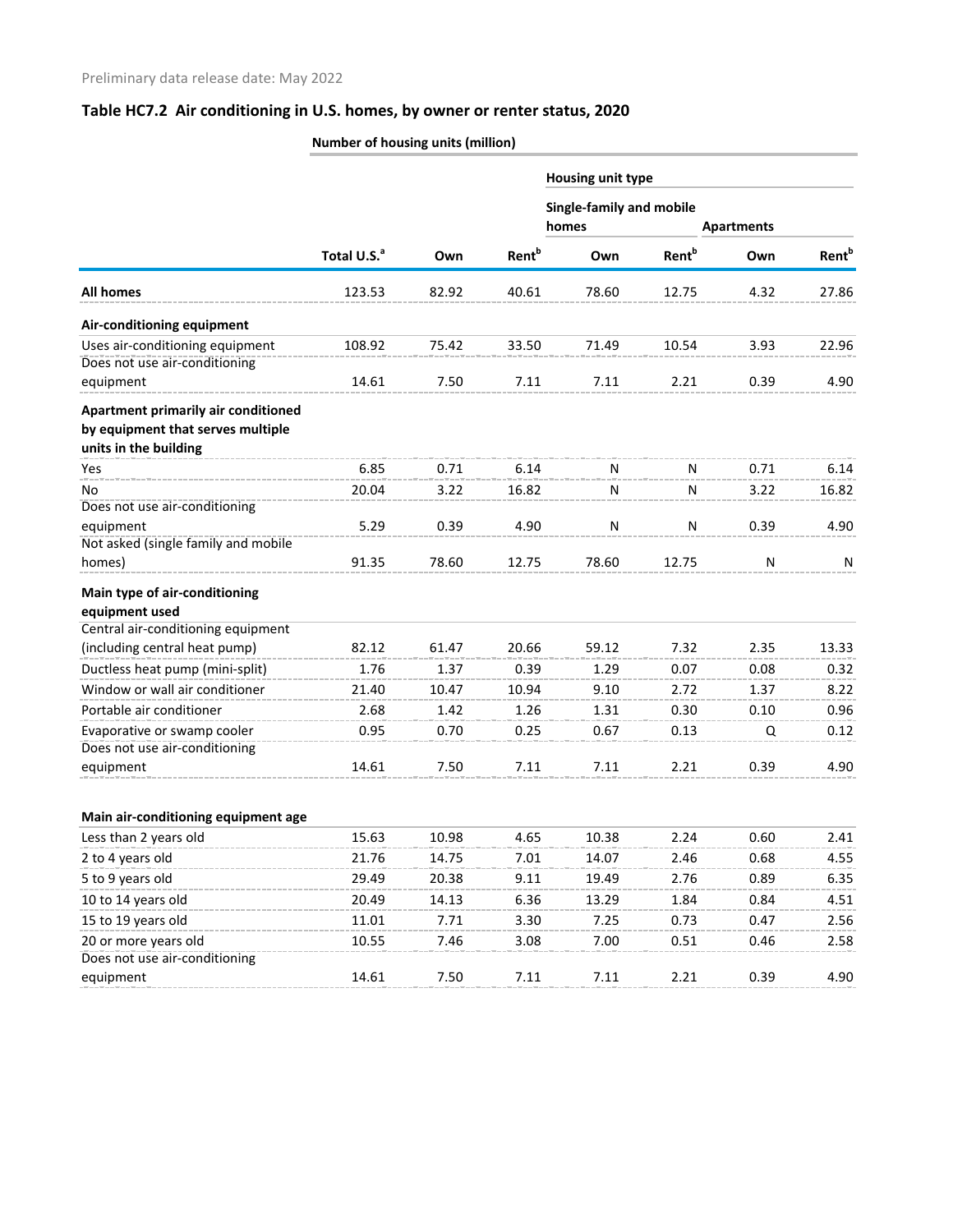|                                                      | Number of housing units (million) |       |                          |                                                        |                          |      |                          |
|------------------------------------------------------|-----------------------------------|-------|--------------------------|--------------------------------------------------------|--------------------------|------|--------------------------|
|                                                      |                                   |       |                          | Housing unit type                                      |                          |      |                          |
|                                                      |                                   |       |                          | Single-family and mobile<br>homes<br><b>Apartments</b> |                          |      |                          |
|                                                      | Total U.S. <sup>a</sup>           | Own   | <b>Rent</b> <sup>b</sup> | Own                                                    | <b>Rent</b> <sup>b</sup> | Own  | <b>Rent</b> <sup>b</sup> |
| <b>All homes</b>                                     | 123.53                            | 82.92 | 40.61                    | 78.60                                                  | 12.75                    | 4.32 | 27.86                    |
| Secondary type of air-conditioning<br>equipment used |                                   |       |                          |                                                        |                          |      |                          |
| No other equipment used                              | 99.58                             | 68.02 | 31.57                    | 64.32                                                  | 9.57                     | 3.69 | 21.99                    |
| Central air-conditioning equipment                   |                                   |       |                          |                                                        |                          |      |                          |
| (including central heat pump)                        | 0.86                              | 0.69  | 0.17                     | 0.67                                                   | 0.08                     | Q    | 0.09                     |
| Ductless heat pump (mini-split)                      | 0.81                              | 0.79  | Q                        | 0.79                                                   | Q                        | N    | Q                        |
| Window or wall air conditioner                       | 4.62                              | 3.83  | 0.80                     | 3.77                                                   | 0.45                     | Q    | 0.35                     |
| Portable air conditioner                             | 2.64                              | 1.81  | 0.83                     | 1.66                                                   | 0.38                     | 0.15 | 0.44                     |
| Evaporative or swamp cooler                          | 0.41                              | 0.29  | 0.12                     | 0.28                                                   | Q                        | Q    | Q                        |
| Does not use air-conditioning                        |                                   |       |                          |                                                        |                          |      |                          |
| equipment                                            | 14.61                             | 7.50  | 7.11                     | 7.11                                                   | 2.21                     | 0.39 | 4.90                     |
| Number of ductless heat pump<br>indoor units         |                                   |       |                          |                                                        |                          |      |                          |
| One                                                  | 1.21                              | 1.02  | 0.19                     | 1.00                                                   | Q                        | Q    | 0.16                     |
| Two                                                  | 0.64                              | 0.51  | 0.13                     | 0.48                                                   | Q                        | Q    | 0.10                     |
| Three                                                | 0.32                              | 0.26  | Q                        | 0.22                                                   | Q                        | Q    | Q                        |
| Four or more                                         | 0.41                              | 0.37  | Q                        | 0.37                                                   | Q                        | N    | Q                        |
| Does not use a ductless heat pump                    | 106.35                            | 73.26 | 33.08                    | 69.41                                                  | 10.46                    | 3.85 | 22.63                    |
| Does not use air-conditioning                        |                                   |       |                          |                                                        |                          |      |                          |
| equipment                                            | 14.61                             | 7.50  | 7.11                     | 7.11                                                   | 2.21                     | 0.39 | 4.90                     |
| Number of window or wall air<br>conditioners used    |                                   |       |                          |                                                        |                          |      |                          |
| One                                                  | 11.89                             | 5.62  | 6.27                     | 5.19                                                   | 1.30                     | 0.43 | 4.96                     |
| Two                                                  | 8.24                              | 4.50  | 3.74                     | 4.06                                                   | 1.02                     | 0.44 | 2.72                     |
| Three                                                | 3.72                              | 2.41  | 1.31                     | 2.02                                                   | 0.62                     | 0.38 | 0.70                     |
| Four or more                                         | 2.18                              | 1.77  | 0.41                     | 1.60                                                   | 0.22                     | 0.17 | 0.19                     |
| Does not use window or wall air                      |                                   |       |                          |                                                        |                          |      |                          |
| conditioners                                         | 82.89                             | 61.13 | 21.76                    | 58.62                                                  | 7.37                     | 2.51 | 14.39                    |
| Does not use air-conditioning                        |                                   |       |                          |                                                        |                          |      |                          |
| equipment                                            | 14.61                             | 7.50  | 7.11                     | 7.11                                                   | 2.21                     | 0.39 | 4.90                     |
| Number of portable air conditioners<br>used          |                                   |       |                          |                                                        |                          |      |                          |
| One                                                  | 3.64                              | 2.14  | 1.49                     | 1.98                                                   | 0.47                     | 0.16 | 1.03                     |
| Two                                                  | 1.28                              | 0.79  | 0.49                     | 0.70                                                   | 0.18                     | 0.09 | 0.31                     |
| Three                                                | 0.29                              | 0.21  | 0.09                     | 0.21                                                   | Q                        | N    | Q                        |
| Four or more                                         | 0.10                              | 0.08  | Q                        | 0.08                                                   | Q                        | N    | N                        |
| Does not use portable air                            |                                   |       |                          |                                                        |                          |      |                          |
| conditioners                                         | 103.60                            | 72.19 | 31.41                    | 68.51                                                  | 9.85                     | 3.68 | 21.56                    |
| Does not use air-conditioning                        |                                   |       |                          |                                                        |                          |      |                          |
| equipment                                            | 14.61                             | 7.50  | 7.11                     | 7.11                                                   | 2.21                     | 0.39 | 4.90                     |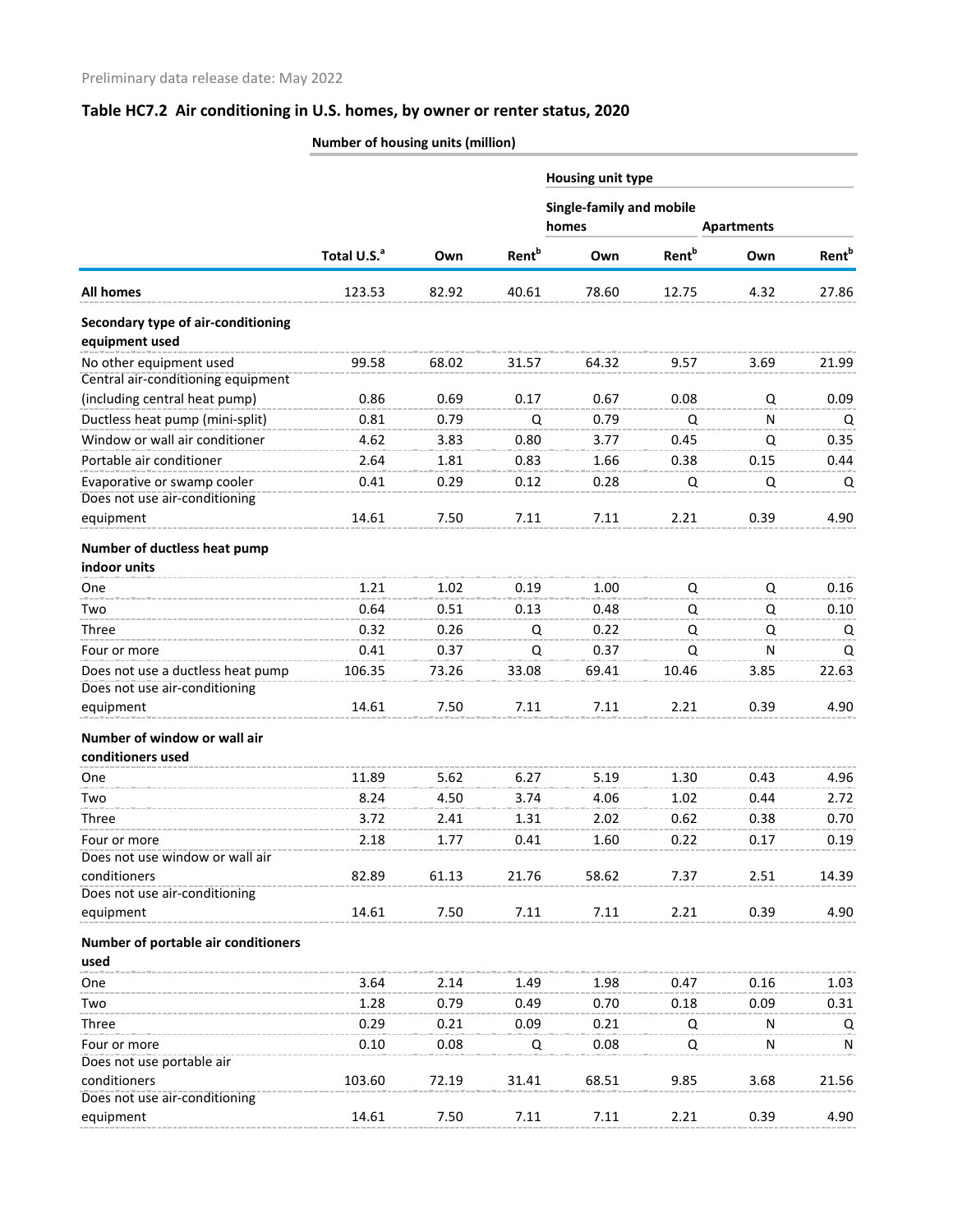|                                                                      | Number of housing units (million) |       |                          |                                   |                          |                   |                          |  |  |
|----------------------------------------------------------------------|-----------------------------------|-------|--------------------------|-----------------------------------|--------------------------|-------------------|--------------------------|--|--|
|                                                                      |                                   |       |                          | Housing unit type                 |                          |                   |                          |  |  |
|                                                                      |                                   |       |                          | Single-family and mobile<br>homes |                          | <b>Apartments</b> |                          |  |  |
|                                                                      | Total U.S. <sup>a</sup>           | Own   | <b>Rent</b> <sup>b</sup> | Own                               | <b>Rent</b> <sup>b</sup> | Own               | <b>Rent</b> <sup>b</sup> |  |  |
| All homes                                                            | 123.53                            | 82.92 | 40.61                    | 78.60                             | 12.75                    | 4.32              | 27.86                    |  |  |
| Has thermostat                                                       |                                   |       |                          |                                   |                          |                   |                          |  |  |
| Yes                                                                  | 109.35                            | 77.53 | 31.82                    | 74.16                             | 10.70                    | 3.37              | 21.11                    |  |  |
| Smart or internet-connected                                          |                                   |       |                          |                                   |                          |                   |                          |  |  |
| thermostat                                                           | 12.78                             | 11.45 | 1.33                     | 11.03                             | 0.48                     | 0.41              | 0.85                     |  |  |
| Programmable thermostat                                              | 52.49                             | 39.47 | 13.02                    | 37.92                             | 5.19                     | 1.54              | 7.83                     |  |  |
| Non-programmable thermostat                                          | 44.08                             | 26.61 | 17.46                    | 25.20                             | 5.03                     | 1.41              | 12.43                    |  |  |
| No                                                                   | 12.73                             | 4.87  | 7.86                     | 3.98                              | 1.81                     | 0.89              | 6.05                     |  |  |
| Does not use heating or air-                                         |                                   |       |                          |                                   |                          |                   |                          |  |  |
| conditioning equipment                                               | 1.45                              | 0.52  | 0.93                     | 0.46                              | 0.24                     | 0.06              | 0.69                     |  |  |
| Air-conditioning equipment control                                   |                                   |       |                          |                                   |                          |                   |                          |  |  |
| Sets one temperature and leaves it                                   |                                   |       |                          |                                   |                          |                   |                          |  |  |
| there most of the time                                               | 45.50                             | 31.94 | 13.56                    | 30.67                             | 4.87                     | 1.26              | 8.70                     |  |  |
| Manually adjusts the temperature<br>Programmable or smart thermostat | 25.20                             | 16.67 | 8.52                     | 15.61                             | 2.52                     | 1.06              | 6.00                     |  |  |
| automatically adjusts the                                            |                                   |       |                          |                                   |                          |                   |                          |  |  |
| temperature                                                          | 16.59                             | 14.76 | 1.83                     | 14.33                             | 0.75                     | 0.43              | 1.08                     |  |  |
| Turns equipment on or off as needed                                  | 18.56                             | 10.64 | 7.92                     | 9.65                              | 2.07                     | 1.00              | 5.85                     |  |  |
| Household does not have control                                      |                                   |       |                          |                                   |                          |                   |                          |  |  |
| over the air-conditioning equipment                                  | 3.04                              | 1.39  | 1.65                     | 1.21                              | 0.33                     | 0.18              | 1.32                     |  |  |
| Controls air-conditioning equipment                                  |                                   |       |                          |                                   |                          |                   |                          |  |  |
| some other way                                                       | Q                                 | Q     | Q                        | Q                                 | N                        | N                 | Q                        |  |  |
| Does not use air-conditioning<br>equipment                           | 14.61                             | 7.50  | 7.11                     | 7.11                              | 2.21                     | 0.39              | 4.90                     |  |  |
|                                                                      |                                   |       |                          |                                   |                          |                   |                          |  |  |
| Summer indoor daytime                                                |                                   |       |                          |                                   |                          |                   |                          |  |  |
| temperature when someone is home                                     |                                   |       |                          |                                   |                          |                   |                          |  |  |
| 69 degrees or less                                                   | 22.99                             | 13.09 | 9.89                     | 12.27                             | 3.03                     | 0.83              | 6.87                     |  |  |
| 70 degrees                                                           | 18.41                             | 11.97 | 6.44                     | 11.37                             | 2.08                     | 0.60              | 4.37                     |  |  |
| 71 to 73 degrees                                                     | 23.68                             | 17.72 | 5.96                     | 16.96                             | 1.81                     | 0.76              | 4.14                     |  |  |
| 74 to 76 degrees                                                     | 27.09                             | 20.14 | 6.95                     | 18.98                             | 2.04                     | 1.16              | 4.91                     |  |  |
| 77 to 79 degrees                                                     | 11.68                             | 9.23  | 2.45                     | 8.81                              | 0.97                     | 0.41              | 1.48                     |  |  |
| 80 degrees or more                                                   | 5.07                              | 3.28  | 1.80                     | 3.10                              | 0.61                     | 0.18              | 1.19                     |  |  |
| Does not use air-conditioning                                        |                                   |       |                          |                                   |                          |                   |                          |  |  |
| equipment                                                            | 14.61                             | 7.50  | 7.11                     | 7.11                              | 2.21                     | 0.39              | 4.90                     |  |  |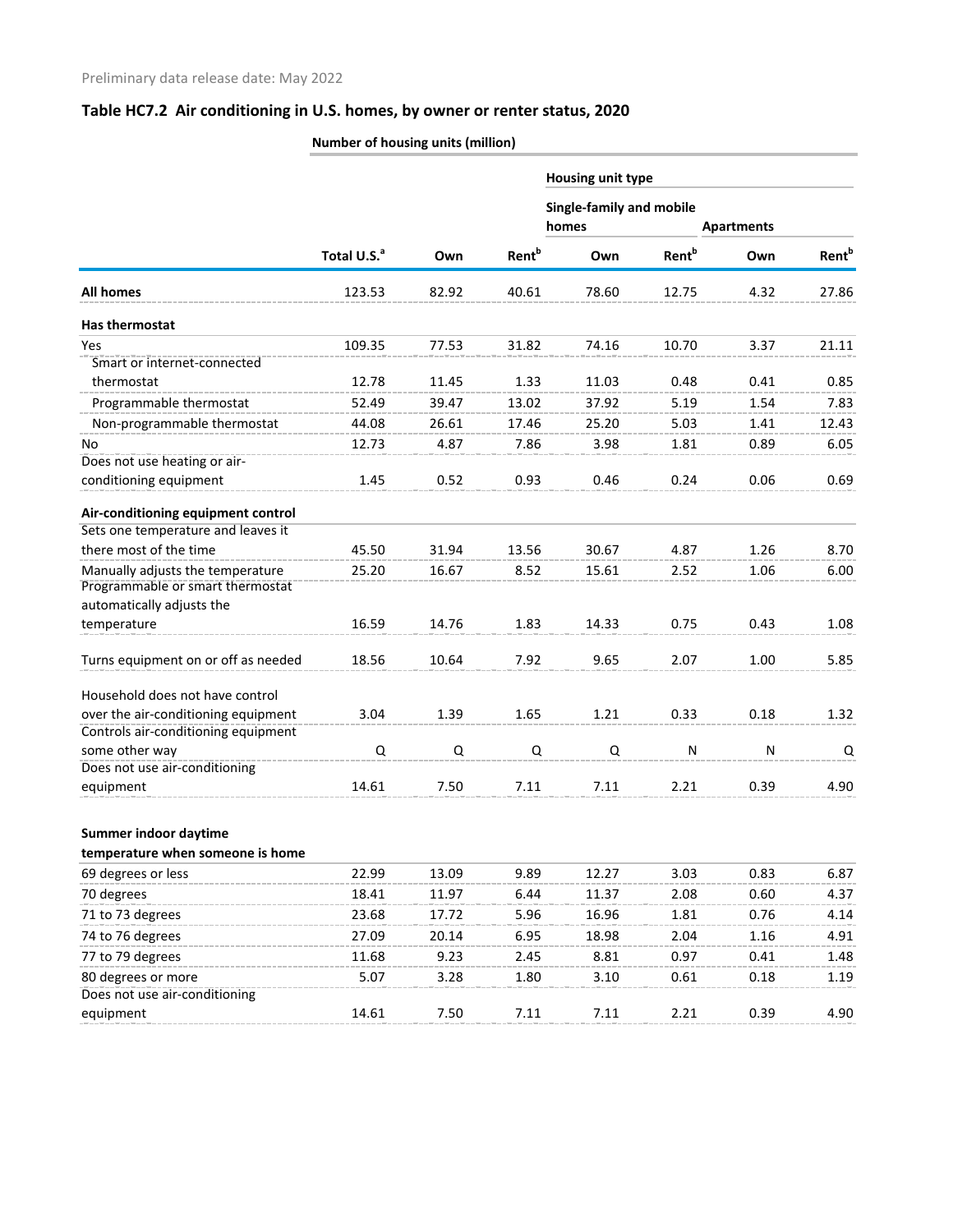|                                                                                                                                            | Number of housing units (million)                |                                                 |                                              |                                                 |                                              |                                              |                                              |  |  |
|--------------------------------------------------------------------------------------------------------------------------------------------|--------------------------------------------------|-------------------------------------------------|----------------------------------------------|-------------------------------------------------|----------------------------------------------|----------------------------------------------|----------------------------------------------|--|--|
|                                                                                                                                            |                                                  |                                                 |                                              | Housing unit type                               |                                              |                                              |                                              |  |  |
|                                                                                                                                            |                                                  |                                                 |                                              | Single-family and mobile<br>homes               |                                              | <b>Apartments</b>                            |                                              |  |  |
|                                                                                                                                            | Total U.S. <sup>a</sup>                          | Own                                             | <b>Rent</b> <sup>b</sup>                     | Own                                             | <b>Rent</b> <sup>b</sup>                     | Own                                          | Rent <sup>b</sup>                            |  |  |
| <b>All homes</b>                                                                                                                           | 123.53                                           | 82.92                                           | 40.61                                        | 78.60                                           | 12.75                                        | 4.32                                         | 27.86                                        |  |  |
| Summer indoor daytime<br>temperature when no one is home                                                                                   |                                                  |                                                 |                                              |                                                 |                                              |                                              |                                              |  |  |
| 69 degrees or less                                                                                                                         | 18.96                                            | 11.05                                           | 7.91                                         | 10.45                                           | 2.49                                         | 0.60                                         | 5.42                                         |  |  |
| 70 degrees                                                                                                                                 | 14.13                                            | 8.95                                            | 5.18                                         | 8.58                                            | 1.63                                         | 0.37                                         | 3.55                                         |  |  |
| 71 to 73 degrees                                                                                                                           | 17.00                                            | 12.59                                           | 4.41                                         | 12.16                                           | 1.45                                         | 0.43                                         | 2.97                                         |  |  |
| 74 to 76 degrees                                                                                                                           | 27.10                                            | 19.84                                           | 7.26                                         | 18.71                                           | 2.19                                         | 1.13                                         | 5.07                                         |  |  |
| 77 to 79 degrees                                                                                                                           | 15.04                                            | 11.76                                           | 3.28                                         | 11.17                                           | 1.12                                         | 0.58                                         | 2.16                                         |  |  |
| 80 degrees or more<br>Does not use air-conditioning                                                                                        | 16.69                                            | 11.23                                           | 5.45                                         | 10.42                                           | 1.67                                         | 0.82                                         | 3.79                                         |  |  |
| equipment                                                                                                                                  | 14.61                                            | 7.50                                            | 7.11                                         | 7.11                                            | 2.21                                         | 0.39                                         | 4.90                                         |  |  |
| 70 degrees<br>71 to 73 degrees<br>74 to 76 degrees<br>77 to 79 degrees<br>80 degrees or more<br>Does not use air-conditioning<br>equipment | 19.70<br>22.74<br>23.06<br>9.07<br>4.15<br>14.61 | 12.93<br>16.76<br>17.13<br>7.21<br>2.87<br>7.50 | 6.77<br>5.98<br>5.93<br>1.86<br>1.28<br>7.11 | 12.35<br>15.98<br>16.00<br>6.89<br>2.74<br>7.11 | 2.19<br>1.91<br>1.74<br>0.76<br>0.42<br>2.21 | 0.58<br>0.78<br>1.13<br>0.32<br>0.13<br>0.39 | 4.59<br>4.07<br>4.19<br>1.10<br>0.87<br>4.90 |  |  |
| <b>Air-conditioned basement</b>                                                                                                            |                                                  |                                                 |                                              |                                                 |                                              |                                              |                                              |  |  |
| Yes                                                                                                                                        | 17.18                                            | 16.12                                           | 1.06                                         | 16.12                                           | 1.06                                         | N                                            | N                                            |  |  |
| No                                                                                                                                         | 16.26                                            | 14.35                                           | 1.91                                         | 14.35                                           | 1.91                                         | ${\sf N}$                                    | N                                            |  |  |
| Not asked (air-conditioned homes<br>with no basement)                                                                                      | 42.54                                            | 36.25                                           | 6.29                                         | 36.25                                           | 6.29                                         | ${\sf N}$                                    | N                                            |  |  |
| Not asked (un-air-conditioned homes,<br>apartments, and mobile homes)                                                                      | 47.55                                            | 16.20                                           | 31.35                                        | 11.88                                           | 3.49                                         | 4.32                                         | 27.86                                        |  |  |
| <b>Air-conditioned attic</b>                                                                                                               |                                                  |                                                 |                                              |                                                 |                                              |                                              |                                              |  |  |
| Yes                                                                                                                                        | 2.22                                             | 1.87                                            | 0.35                                         | 1.87                                            | 0.35                                         | N                                            | N                                            |  |  |
| No                                                                                                                                         | 49.78                                            | 45.17                                           | 4.61                                         | 45.17                                           | 4.61                                         | N                                            | N                                            |  |  |
| Not asked (air-conditioned homes                                                                                                           |                                                  |                                                 |                                              |                                                 |                                              |                                              |                                              |  |  |
| with no attic)                                                                                                                             | 23.97                                            | 19.68                                           | 4.30                                         | 19.68                                           | 4.30                                         | ${\sf N}$                                    | N                                            |  |  |
| Not asked (un-air-conditioned homes,<br>apartments, and mobile homes)                                                                      | 47.55                                            | 16.20                                           | 31.35                                        | 11.88                                           | 3.49                                         | 4.32                                         | 27.86                                        |  |  |
|                                                                                                                                            |                                                  |                                                 |                                              |                                                 |                                              |                                              |                                              |  |  |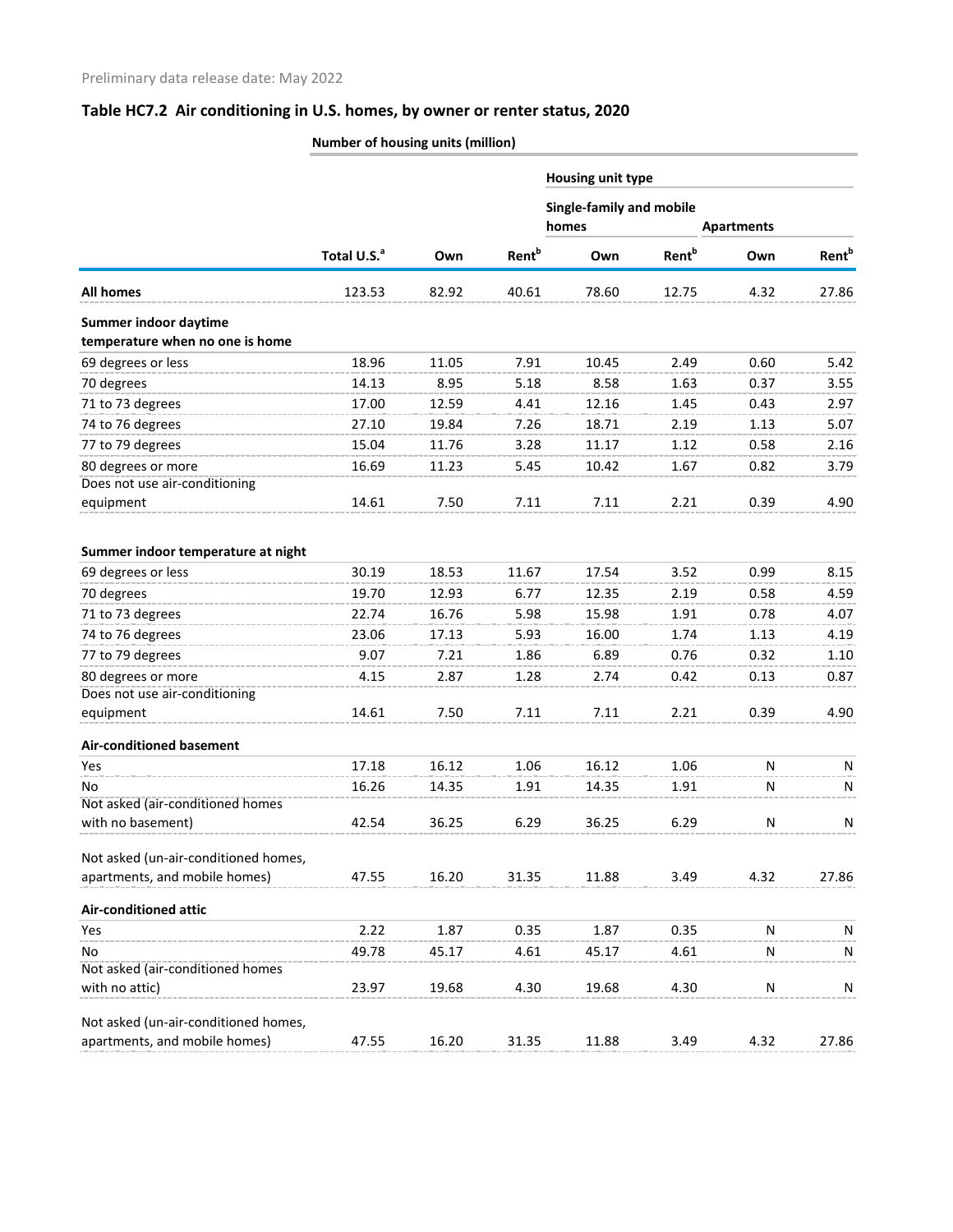|                                      | Number of housing units (million) |       |                          |                                   |                          |                   |                          |  |  |  |
|--------------------------------------|-----------------------------------|-------|--------------------------|-----------------------------------|--------------------------|-------------------|--------------------------|--|--|--|
|                                      |                                   |       |                          | Housing unit type                 |                          |                   |                          |  |  |  |
|                                      |                                   |       |                          | Single-family and mobile<br>homes |                          | <b>Apartments</b> |                          |  |  |  |
|                                      | Total U.S. <sup>a</sup>           | Own   | <b>Rent</b> <sup>b</sup> | Own                               | <b>Rent</b> <sup>b</sup> | Own               | <b>Rent</b> <sup>b</sup> |  |  |  |
| All homes                            | 123.53                            | 82.92 | 40.61                    | 78.60                             | 12.75                    | 4.32              | 27.86                    |  |  |  |
| Air-conditioned attached garage      |                                   |       |                          |                                   |                          |                   |                          |  |  |  |
| Yes                                  | 1.64                              | 1.42  | 0.22                     | 1.42                              | 0.22                     | N                 | N                        |  |  |  |
| No                                   | 45.97                             | 42.13 | 3.84                     | 42.13                             | 3.84                     | N                 | N                        |  |  |  |
| Not asked (air-conditioned homes     |                                   |       |                          |                                   |                          |                   |                          |  |  |  |
| with no attached garage)             | 28.37                             | 23.17 | 5.20                     | 23.17                             | 5.20                     | $\mathsf{N}$      | N                        |  |  |  |
| Not asked (un-air-conditioned homes, |                                   |       |                          |                                   |                          |                   |                          |  |  |  |
| apartments, and mobile homes)        | 47.55                             | 16.20 | 31.35                    | 11.88                             | 3.49                     | 4.32              | 27.86                    |  |  |  |
| Dehumidifier usage                   |                                   |       |                          |                                   |                          |                   |                          |  |  |  |
| Uses a dehumidifier                  | 20.53                             | 18.02 | 2.50                     | 17.61                             | 1.31                     | 0.42              | 1.19                     |  |  |  |
| Uses only occasionally               | 2.95                              | 2.29  | 0.66                     | 2.21                              | 0.31                     | Q                 | 0.35                     |  |  |  |
| Uses only during summer months       | 8.30                              | 7.53  | 0.78                     | 7.37                              | 0.45                     | 0.16              | 0.32                     |  |  |  |
| Uses about half of the year          | 3.14                              | 2.81  | 0.34                     | 2.75                              | 0.17                     | Q                 | 0.17                     |  |  |  |
| Uses all or almost all of the year   | 6.11                              | 5.38  | 0.72                     | 5.26                              | 0.38                     | 0.12              | 0.34                     |  |  |  |
| Does not use a dehumidifier          | 103.00                            | 64.90 | 38.11                    | 60.99                             | 11.44                    | 3.90              | 26.66                    |  |  |  |
| Fan types used (more than one may    |                                   |       |                          |                                   |                          |                   |                          |  |  |  |
| apply)                               | 89.45                             | 67.51 | 21.94                    | 64.95                             | 8.71                     | 2.57              | 13.23                    |  |  |  |
| Ceiling fans<br>Floor or window fans |                                   |       |                          |                                   |                          |                   |                          |  |  |  |
| Whole house fans                     | 54.39                             | 34.83 | 19.55                    | 33.15                             | 7.01                     | 1.68              | 12.54                    |  |  |  |
|                                      | 7.99                              | 6.80  | 1.19                     | 6.80                              | 1.19                     | N                 | N                        |  |  |  |
| Attic fans                           | 10.72                             | 10.14 | 0.58                     | 10.14                             | 0.58                     | N                 | N                        |  |  |  |
| Number of ceiling fans used          |                                   |       |                          |                                   |                          |                   |                          |  |  |  |
| 0                                    | 34.08                             | 15.41 | 18.67                    | 13.65                             | 4.04                     | 1.76              | 14.63                    |  |  |  |
| 1                                    | 19.94                             | 11.40 | 8.54                     | 10.57                             | 2.18                     | 0.83              | 6.37                     |  |  |  |
| 2                                    | 19.42                             | 12.90 | 6.52                     | 12.19                             | 2.34                     | 0.71              | 4.18                     |  |  |  |
| 3                                    | 16.02                             | 12.18 | 3.84                     | 11.53                             | 1.74                     | 0.64              | 2.10                     |  |  |  |
| 4 or more                            | 34.07                             | 31.04 | 3.03                     | 30.66                             | 2.46                     | 0.38              | 0.58                     |  |  |  |
| Most used ceiling fan usage          |                                   |       |                          |                                   |                          |                   |                          |  |  |  |
| Uses a ceiling fan                   | 89.45                             | 67.51 | 21.94                    | 64.95                             | 8.71                     | 2.57              | 13.23                    |  |  |  |
| Uses only occasionally               | 28.83                             | 21.16 | 7.67                     | 20.16                             | 2.76                     | 1.00              | 4.91                     |  |  |  |
| Uses only during summer months       | 22.13                             | 17.46 | 4.67                     | 16.81                             | 1.96                     | 0.65              | 2.72                     |  |  |  |
| Uses about half of the year          | 9.56                              | 7.62  | 1.94                     | 7.37                              | 0.91                     | 0.25              | 1.04                     |  |  |  |
| Uses all or almost all of the year   | 28.92                             | 21.28 | 7.64                     | 20.61                             | 3.08                     | 0.66              | 4.56                     |  |  |  |
| Does not use a ceiling fan           | 34.08                             | 15.41 | 18.67                    | 13.65                             | 4.04                     | 1.76              | 14.63                    |  |  |  |
|                                      |                                   |       |                          |                                   |                          |                   |                          |  |  |  |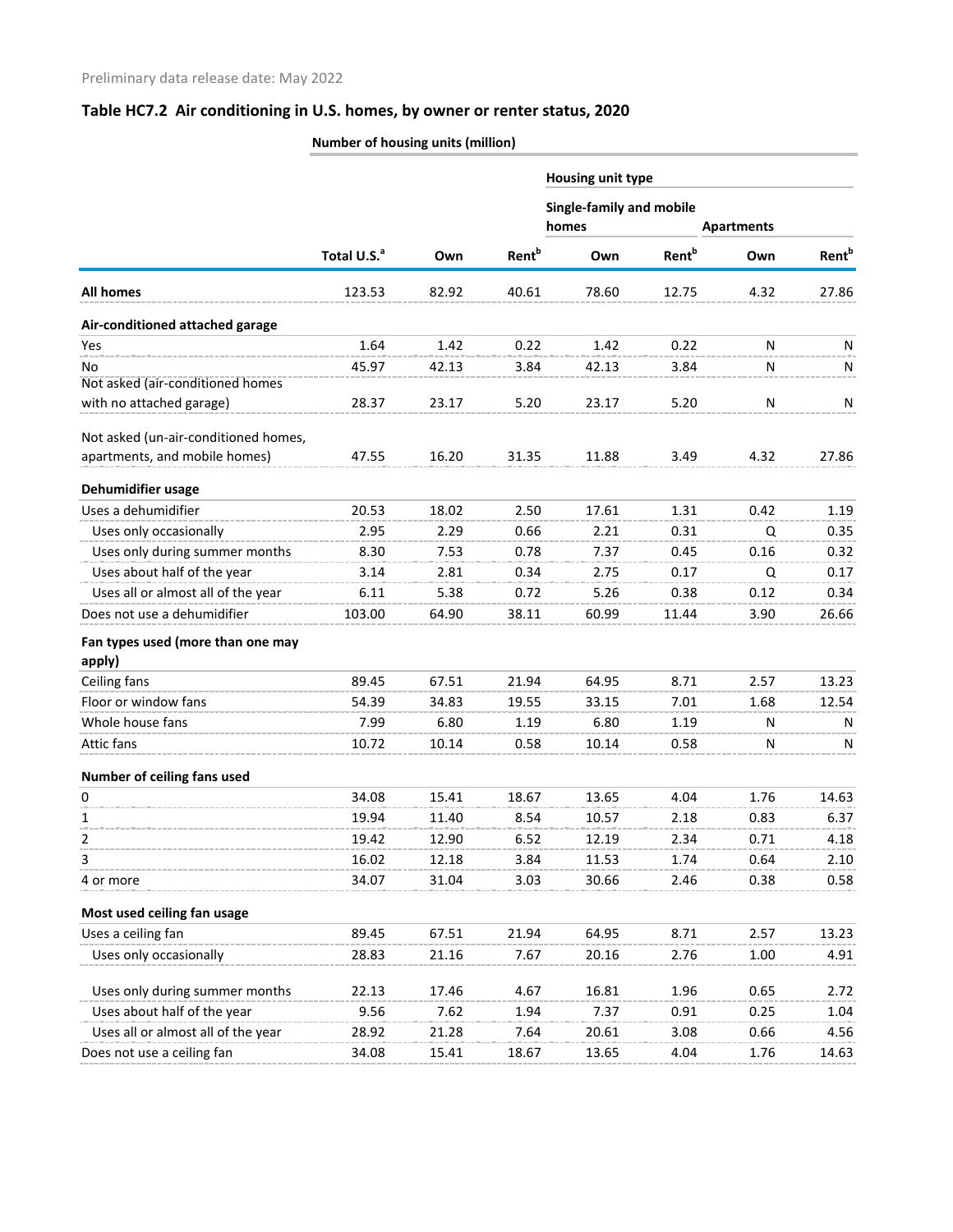| Own<br>82.92 | <b>Rent</b> <sup>b</sup> | Housing unit type<br>Single-family and mobile<br>homes<br>Own | <b>Rent</b> <sup>b</sup>              | <b>Apartments</b><br>Own | <b>Rent</b> <sup>b</sup> |
|--------------|--------------------------|---------------------------------------------------------------|---------------------------------------|--------------------------|--------------------------|
|              |                          |                                                               |                                       |                          |                          |
|              |                          |                                                               |                                       |                          |                          |
|              |                          |                                                               |                                       |                          |                          |
|              | 40.61                    | 78.60                                                         | 12.75                                 | 4.32                     | 27.86                    |
|              |                          |                                                               |                                       |                          |                          |
| 48.09        |                          | 45.45                                                         | 5.74                                  | 2.64                     | 15.31                    |
| 14.84        |                          | 14.03                                                         | 2.98                                  | 0.81                     | 6.71                     |
| 12.19        |                          | 11.56                                                         | 2.50                                  | 0.62                     | 4.17                     |
| 4.86         |                          | 4.75                                                          | 0.92                                  | 0.11                     | 1.26                     |
| 2.94         |                          | 2.80                                                          | 0.62                                  | በ 14                     | 0.40                     |
|              |                          |                                                               | 21.06<br>9.69<br>6.67<br>2.18<br>1.02 |                          |                          |

#### **Number of housing units (million)**

Source: U.S. Energy Information Administration, Office of Energy Demand and Integrated Statistics, Form EIA-457A of the *2020 Residential Energy Consumption Survey*

Notes: Because of rounding, data may not sum to totals. See RECS Terminology for the definitions of terms used in these tables.

<sup>a</sup> Total U.S. includes all primary occupied housing units in the 50 states and the District of Columbia. Vacant housing units, seasonal units, second homes, military houses, and group quarters are excluded.

b<sup>b</sup> Rent includes households that occupy their primary housing units without paying rent.

Q = Data withheld because either the relative standard error (RSE) was greater than 50% or fewer than 10 households were in the reporting sample.

N = No households in reporting sample.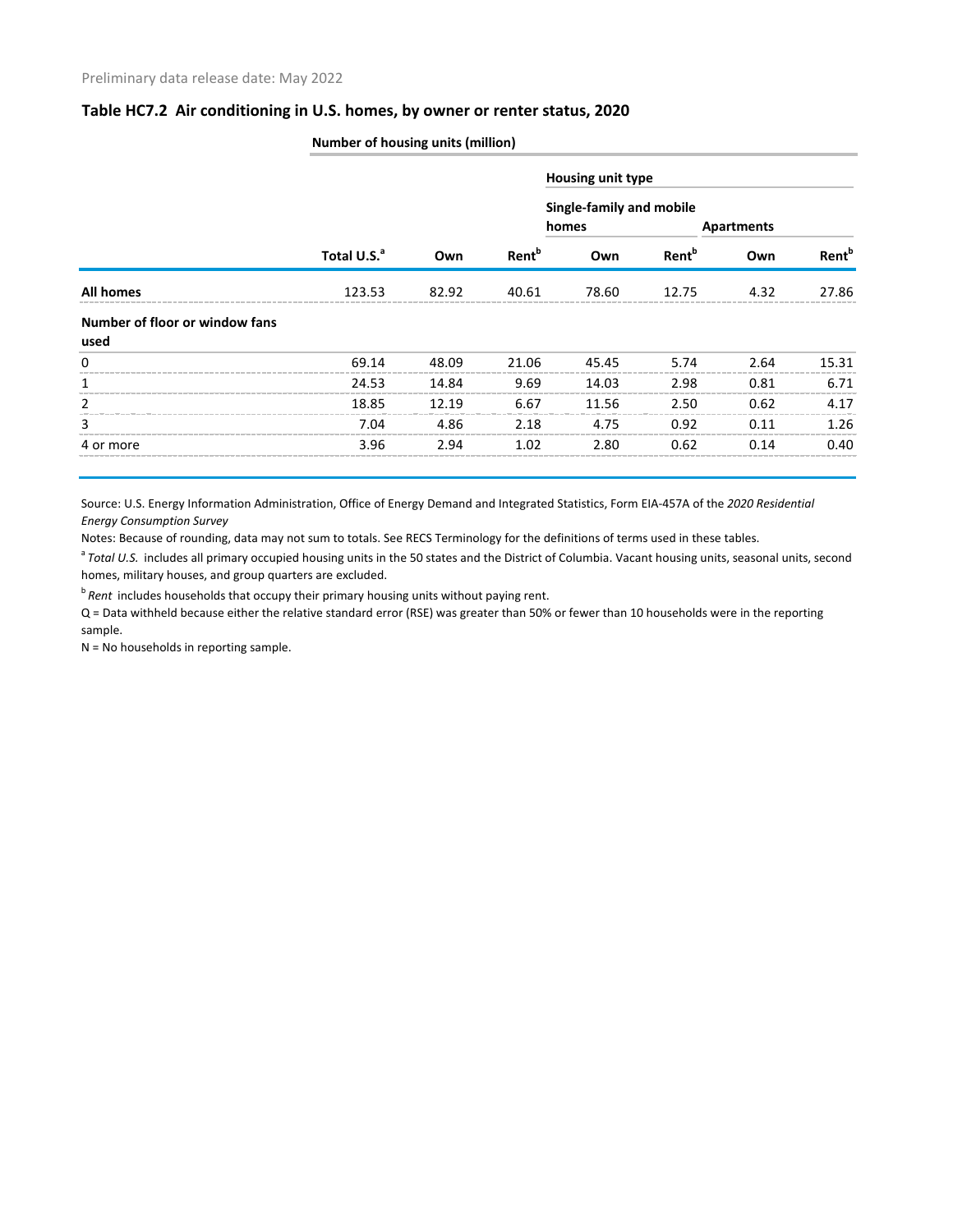|                                     | RSEs for number of housing units |       |                          |                                   |                          |                   |                          |
|-------------------------------------|----------------------------------|-------|--------------------------|-----------------------------------|--------------------------|-------------------|--------------------------|
|                                     |                                  |       |                          | <b>Housing unit type</b>          |                          |                   |                          |
|                                     |                                  |       |                          | Single-family and mobile<br>homes |                          |                   |                          |
|                                     |                                  |       |                          |                                   |                          | <b>Apartments</b> |                          |
|                                     | Total U.S. <sup>a</sup>          | Own   | <b>Rent</b> <sup>b</sup> | Own                               | <b>Rent</b> <sup>b</sup> | Own               | <b>Rent</b> <sup>b</sup> |
| <b>All homes</b>                    | 0.00                             | 0.42  | 0.86                     | 0.35                              | 2.15                     | 4.13              | 0.64                     |
| Air-conditioning equipment          |                                  |       |                          |                                   |                          |                   |                          |
| Uses air-conditioning equipment     | 0.36                             | 0.54  | 1.07                     | 0.49                              | 2.57                     | 4.59              | 0.98                     |
| Does not use air-conditioning       |                                  |       |                          |                                   |                          |                   |                          |
| equipment                           | 2.70                             | 3.11  | 3.77                     | 3.20                              | 5.70                     | 16.13             | 4.39                     |
| Apartment primarily air conditioned |                                  |       |                          |                                   |                          |                   |                          |
| by equipment that serves multiple   |                                  |       |                          |                                   |                          |                   |                          |
| units in the building               |                                  |       |                          |                                   |                          |                   |                          |
| Yes                                 | 4.12                             | 10.76 | 4.58                     | 0.00                              | 0.00                     | 10.76             | 4.58                     |
| No                                  | 1.64                             | 5.22  | 1.77                     | 0.00                              | 0.00                     | 5.22              | 1.77                     |
| Does not use air-conditioning       |                                  |       |                          |                                   |                          |                   |                          |
| equipment                           | 3.88                             | 16.13 | 4.39                     | 0.00                              | 0.00                     | 16.13             | 4.39                     |
| Not asked (single family and mobile |                                  |       |                          |                                   |                          |                   |                          |
| homes)                              | 0.00                             | 0.35  | 2.15                     | 0.35                              | 2.15                     | 0.00              | 0.00                     |
| Main type of air-conditioning       |                                  |       |                          |                                   |                          |                   |                          |
| equipment used                      |                                  |       |                          |                                   |                          |                   |                          |
| Central air-conditioning equipment  |                                  |       |                          |                                   |                          |                   |                          |
| (including central heat pump)       | 0.57                             | 0.74  | 1.75                     | 0.70                              | 3.10                     | 6.33              | 2.12                     |
| Ductless heat pump (mini-split)     | 6.82                             | 6.97  | 16.32                    | 7.07                              | 35.17                    | 35.76             | 17.68                    |
| Window or wall air conditioner      | 2.05                             | 2.48  | 2.74                     | 2.56                              | 4.78                     | 8.74              | 3.03                     |
| Portable air conditioner            | 5.77                             | 7.60  | 9.97                     | 7.35                              | 14.52                    | 37.91             | 11.16                    |
| Evaporative or swamp cooler         | 8.39                             | 10.04 | 17.61                    | 9.22                              | 26.32                    | 72.57             | 25.49                    |
| Does not use air-conditioning       |                                  |       |                          |                                   |                          |                   |                          |
| equipment                           | 2.70                             | 3.11  | 3.77                     | 3.20                              | 5.70                     | 16.13             | 4.39                     |
|                                     |                                  |       |                          |                                   |                          |                   |                          |
| Main air-conditioning equipment age |                                  |       |                          |                                   |                          |                   |                          |
| Less than 2 years old               | 2.46                             | 2.65  | 4.75                     | 2.63                              | 6.65                     | 14.28             | 6.37                     |
| 2 to 4 years old                    | 1.90                             | 2.21  | 3.12                     | 2.27                              | 4.94                     | 10.90             | 4.26                     |
| 5 to 9 years old                    | 1.35                             | 1.77  | 2.57                     | 1.77                              | 4.32                     | 10.50             | 3.17                     |
| 10 to 14 years old                  | 1.99                             | 2.29  | 3.86                     | 2.27                              | 6.59                     | 12.27             | 4.58                     |
| 15 to 19 years old                  | 2.71                             | 3.23  | 5.54                     | 3.38                              | 10.77                    | 16.50             | 6.22                     |
| 20 or more years old                | 3.06                             | 3.28  | 5.93                     | 3.27                              | 11.37                    | 18.94             | 6.41                     |
| Does not use air-conditioning       |                                  |       |                          |                                   |                          |                   |                          |
| equipment                           | 2.70                             | 3.11  | 3.77                     | 3.20                              | 5.70                     | 16.13             | 4.39                     |
|                                     |                                  |       |                          |                                   |                          |                   |                          |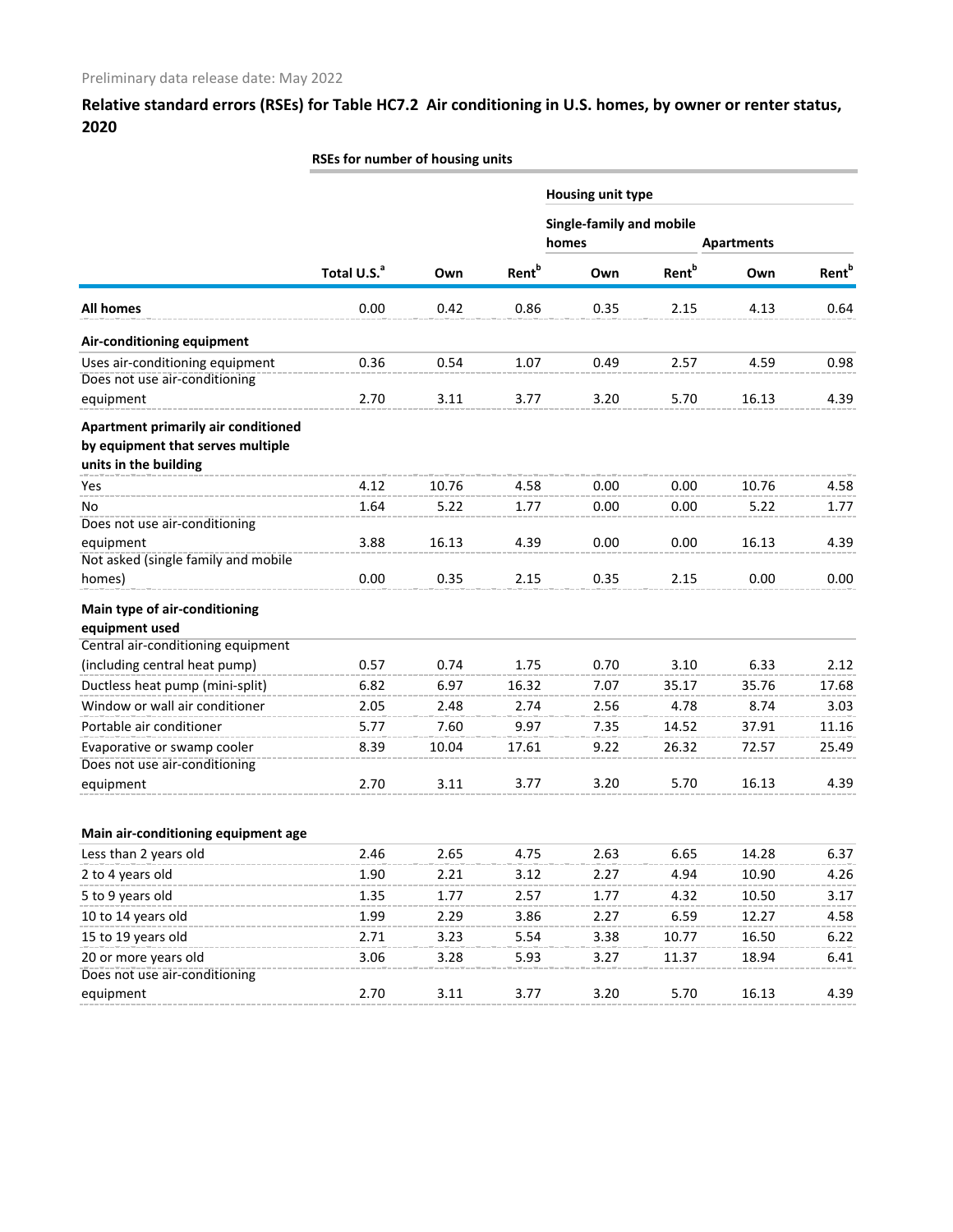|                                                              | RSEs for number of housing units |       |                          |                          |                          |                   |                          |
|--------------------------------------------------------------|----------------------------------|-------|--------------------------|--------------------------|--------------------------|-------------------|--------------------------|
|                                                              |                                  |       |                          | Housing unit type        |                          |                   |                          |
|                                                              |                                  |       |                          | Single-family and mobile |                          |                   |                          |
|                                                              |                                  |       |                          | homes                    |                          | <b>Apartments</b> |                          |
|                                                              | Total U.S. <sup>a</sup>          | Own   | <b>Rent</b> <sup>b</sup> | Own                      | <b>Rent</b> <sup>b</sup> | Own               | <b>Rent</b> <sup>b</sup> |
| <b>All homes</b>                                             | 0.00                             | 0.42  | 0.86                     | 0.35                     | 2.15                     | 4.13              | 0.64                     |
| Secondary type of air-conditioning<br>equipment used         |                                  |       |                          |                          |                          |                   |                          |
| No other equipment used                                      | 0.48                             | 0.63  | 1.05                     | 0.60                     | 2.70                     | 4.86              | 1.04                     |
| Central air-conditioning equipment                           |                                  |       |                          |                          |                          |                   |                          |
| (including central heat pump)                                | 9.79                             | 9.40  | 25.79                    | 9.08                     | 32.91                    | 70.93             | 37.39                    |
| Ductless heat pump (mini-split)                              | 10.68                            | 10.87 | 47.32                    | 10.87                    | 51.59                    | 0.00              | 100.96                   |
| Window or wall air conditioner                               | 4.16                             | 4.56  | 10.93                    | 4.64                     | 13.99                    | 45.14             | 18.55                    |
| Portable air conditioner                                     | 5.52                             | 5.75  | 12.08                    | 5.78                     | 14.34                    | 26.58             | 17.92                    |
| Evaporative or swamp cooler<br>Does not use air-conditioning | 15.63                            | 18.56 | 34.49                    | 18.00                    | 69.50                    | 101.18            | 40.09                    |
| equipment                                                    | 2.70                             | 3.11  | 3.77                     | 3.20                     | 5.70                     | 16.13             | 4.39                     |
| Number of ductless heat pump<br>indoor units                 |                                  |       |                          |                          |                          |                   |                          |
| One                                                          | 9.21                             | 8.60  | 27.09                    | 8.66                     | 59.19                    | 79.28             | 27.87                    |
| Two                                                          | 10.49                            | 11.50 | 28.77                    | 11.47                    | 59.86                    | 70.54             | 33.53                    |
| Three                                                        | 16.59                            | 19.95 | 43.70                    | 19.97                    | 59.92                    | 51.86             | 48.48                    |
| Four or more                                                 | 13.67                            | 13.85 | 49.22                    | 13.85                    | 57.41                    | 0.00              | 70.83                    |
| Does not use a ductless heat pump                            | 0.38                             | 0.53  | 1.10                     | 0.49                     | 2.61                     | 4.58              | 1.01                     |
| Does not use air-conditioning                                |                                  |       |                          |                          |                          |                   |                          |
| equipment                                                    | 2.70                             | 3.11  | 3.77                     | 3.20                     | 5.70                     | 16.13             | 4.39                     |
| Number of window or wall air<br>conditioners used            |                                  |       |                          |                          |                          |                   |                          |
| One                                                          | 2.63                             | 3.50  | 4.21                     | 3.45                     | 7.42                     | 17.19             | 4.73                     |
| Two                                                          | 3.21                             | 4.26  | 4.52                     | 4.44                     | 7.22                     | 15.80             | 6.09                     |
| Three                                                        | 4.52                             | 5.17  | 8.70                     | 5.25                     | 9.23                     | 16.23             | 13.46                    |
| Four or more                                                 | 6.10                             | 6.48  | 16.17                    | 6.16                     | 23.21                    | 29.09             | 23.56                    |
| Does not use window or wall air                              |                                  |       |                          |                          |                          |                   |                          |
| conditioners                                                 | 0.58                             | 0.74  | 1.71                     | 0.68                     | 3.15                     | 6.23              | 2.23                     |
| Does not use air-conditioning<br>equipment                   | 2.70                             | 3.11  | 3.77                     | 3.20                     | 5.70                     | 16.13             | 4.39                     |
| Number of portable air conditioners                          |                                  |       |                          |                          |                          |                   |                          |
| used                                                         |                                  |       |                          |                          |                          |                   |                          |
| One                                                          | 4.80                             | 5.97  | 8.40                     | 6.23                     | 13.23                    | 23.96             | 10.49                    |
| Two                                                          | 9.08                             | 9.32  | 15.23                    | 9.83                     | 21.77                    | 44.72             | 19.68                    |
| Three                                                        | 15.80                            | 19.26 | 30.80                    | 19.26                    | 41.32                    | 0.00              | 41.43                    |
| Four or more                                                 | 23.68                            | 27.44 | 56.99                    | 27.44                    | 56.99                    | 0.00              | 0.00                     |
| Does not use portable air                                    |                                  |       |                          |                          |                          |                   |                          |
| conditioners                                                 | 0.43                             | 0.62  | 1.09                     | 0.56                     | 2.65                     | 4.97              | 1.00                     |
| Does not use air-conditioning                                |                                  |       |                          |                          |                          |                   |                          |
| equipment                                                    | 2.70                             | 3.11  | 3.77                     | 3.20                     | 5.70                     | 16.13             | 4.39                     |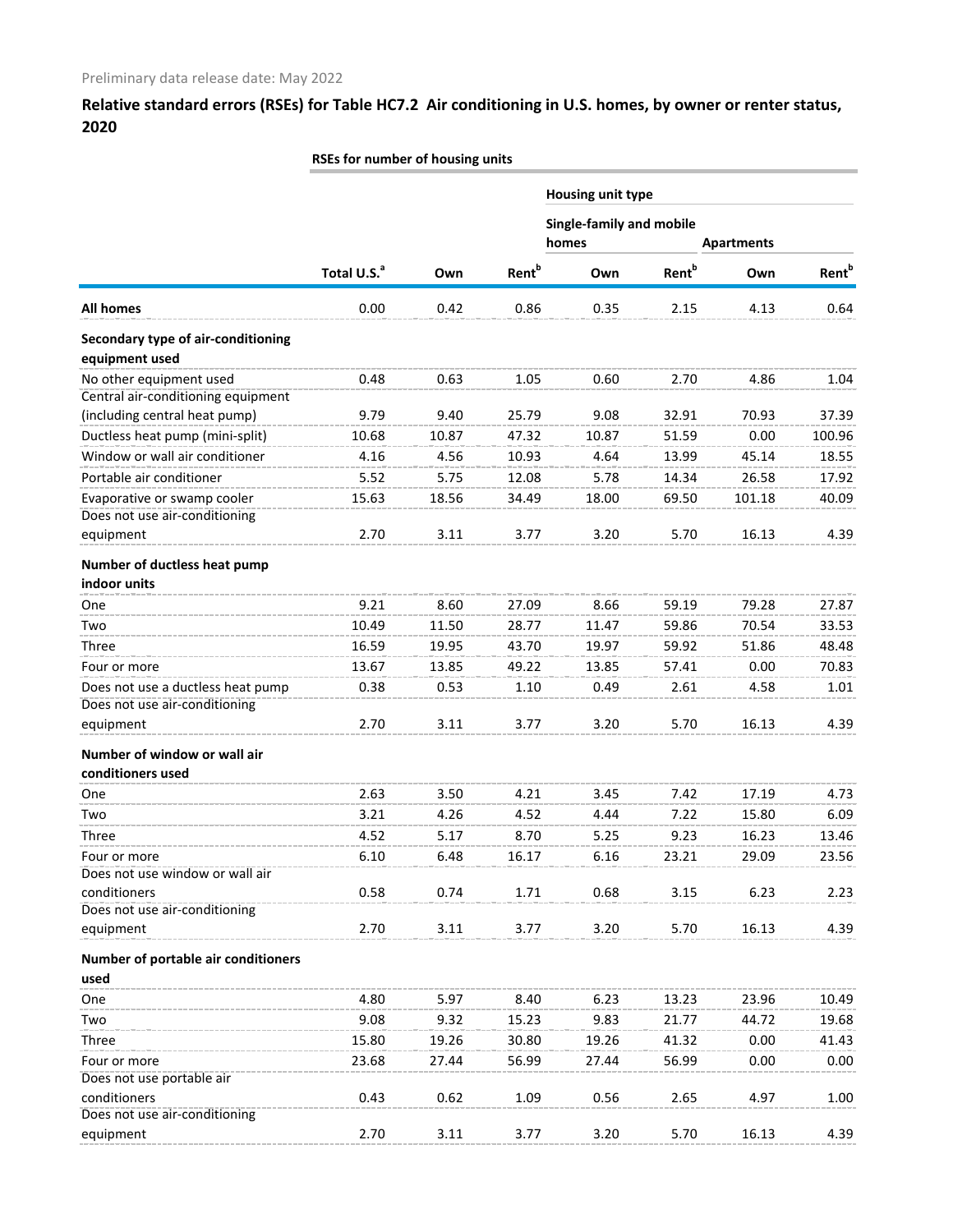|                                                                        | RSEs for number of housing units |       |                          |                          |                          |                   |                          |
|------------------------------------------------------------------------|----------------------------------|-------|--------------------------|--------------------------|--------------------------|-------------------|--------------------------|
|                                                                        |                                  |       |                          | Housing unit type        |                          |                   |                          |
|                                                                        |                                  |       |                          | Single-family and mobile |                          |                   |                          |
|                                                                        |                                  |       |                          | homes                    |                          | <b>Apartments</b> |                          |
|                                                                        | Total U.S. <sup>a</sup>          | Own   | <b>Rent</b> <sup>b</sup> | Own                      | <b>Rent</b> <sup>b</sup> | Own               | <b>Rent</b> <sup>b</sup> |
| <b>All homes</b>                                                       | 0.00                             | 0.42  | 0.86                     | 0.35                     | 2.15                     | 4.13              | 0.64                     |
| <b>Has thermostat</b>                                                  |                                  |       |                          |                          |                          |                   |                          |
| Yes                                                                    | 0.34                             | 0.48  | 1.38                     | 0.42                     | 2.51                     | 4.96              | 1.53                     |
| Smart or internet-connected                                            |                                  |       |                          |                          |                          |                   |                          |
| thermostat                                                             | 2.22                             | 2.31  | 7.33                     | 2.44                     | 11.98                    | 17.80             | 10.49                    |
| Programmable thermostat                                                | 0.88                             | 1.07  | 2.40                     | 1.05                     | 3.75                     | 9.04              | 3.02                     |
| Non-programmable thermostat                                            | 1.29                             | 1.69  | 2.22                     | 1.79                     | 4.46                     | 8.25              | 2.41                     |
| No                                                                     | 2.69                             | 4.90  | 3.47                     | 5.38                     | 6.13                     | 10.50             | 4.39                     |
| Does not use heating or air-                                           |                                  |       |                          |                          |                          |                   |                          |
| conditioning equipment                                                 | 8.80                             | 10.32 | 13.53                    | 11.22                    | 20.39                    | 38.51             | 16.27                    |
| Air-conditioning equipment control                                     |                                  |       |                          |                          |                          |                   |                          |
| Sets one temperature and leaves it                                     |                                  |       |                          |                          |                          |                   |                          |
| there most of the time                                                 | 1.23                             | 1.39  | 2.66                     | 1.38                     | 4.09                     | 9.21              | 3.27                     |
| Manually adjusts the temperature                                       | 1.60                             | 1.91  | 3.50                     | 1.91                     | 5.77                     | 10.16             | 4.30                     |
| Programmable or smart thermostat                                       |                                  |       |                          |                          |                          |                   |                          |
| automatically adjusts the                                              |                                  |       |                          |                          |                          |                   |                          |
| temperature                                                            | 1.72                             | 1.99  | 6.64                     | 1.98                     | 9.09                     | 15.85             | 9.78                     |
|                                                                        |                                  |       |                          |                          |                          |                   |                          |
| Turns equipment on or off as needed<br>Household does not have control | 2.02                             | 2.50  | 3.03                     | 2.82                     | 6.34                     | 9.93              | 3.61                     |
| over the equipment                                                     | 5.17                             | 8.11  | 7.32                     | 8.38                     | 14.32                    | 26.80             | 8.27                     |
| Controls air-conditioning equipment                                    |                                  |       |                          |                          |                          |                   |                          |
| some other way                                                         | 59.14                            | 74.20 | 100.75                   | 74.20                    | 0.00                     | 0.00              | 100.75                   |
| Does not use air-conditioning                                          |                                  |       |                          |                          |                          |                   |                          |
| equipment                                                              | 2.70                             | 3.11  | 3.77                     | 3.20                     | 5.70                     | 16.13             | 4.39                     |
|                                                                        |                                  |       |                          |                          |                          |                   |                          |
| Summer indoor daytime                                                  |                                  |       |                          |                          |                          |                   |                          |
| temperature when someone is home                                       |                                  |       |                          |                          |                          |                   |                          |
| 69 degrees or less                                                     | 1.60                             | 2.50  | 2.44                     | 2.44                     | 5.04                     | 10.90             | 3.01                     |
| 70 degrees                                                             | 2.03                             | 2.43  | 3.57                     | 2.50                     | 6.00                     | 12.93             | 5.06                     |
| 71 to 73 degrees                                                       | 1.51                             | 1.76  | 4.08                     | 1.71                     | 6.35                     | 12.08             | 5.06                     |
| 74 to 76 degrees                                                       | 1.49                             | 1.75  | 3.47                     | 1.78                     | 6.05                     | 8.68              | 4.46                     |
| 77 to 79 degrees                                                       | 2.57                             | 2.60  | 6.94                     | 2.52                     | 9.30                     | 16.47             | 8.67                     |
| 80 degrees or more                                                     | 3.78                             | 4.50  | 7.29                     | 4.92                     | 13.36                    | 27.79             | 8.94                     |
| Does not use air-conditioning                                          |                                  |       |                          |                          |                          |                   |                          |
| equipment                                                              | 2.70                             | 3.11  | 3.77                     | 3.20                     | 5.70                     | 16.13             | 4.39                     |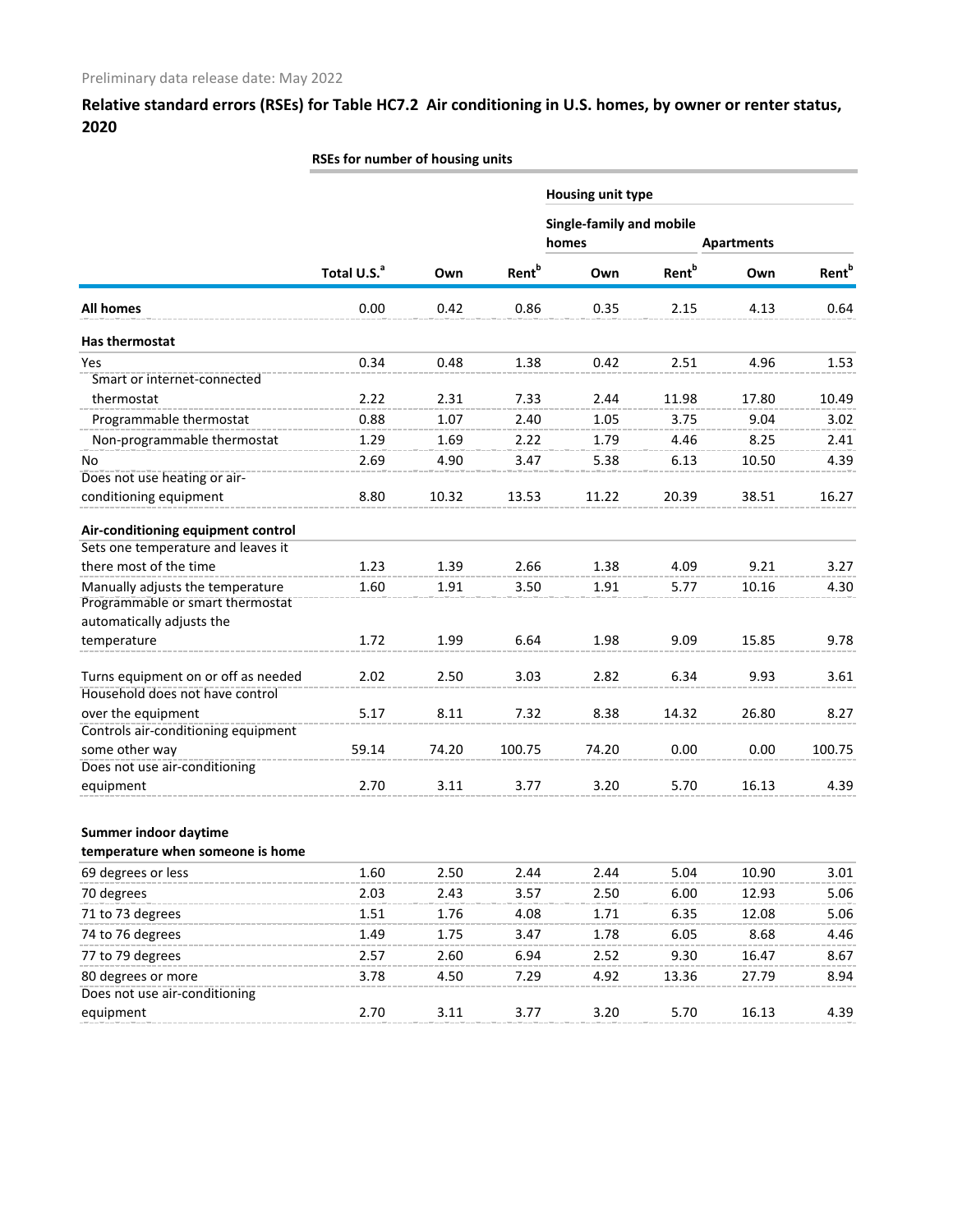|                                                     | RSEs for number of housing units |      |                          |                                   |                          |                   |                          |
|-----------------------------------------------------|----------------------------------|------|--------------------------|-----------------------------------|--------------------------|-------------------|--------------------------|
|                                                     |                                  |      |                          | Housing unit type                 |                          |                   |                          |
|                                                     |                                  |      |                          | Single-family and mobile<br>homes |                          | <b>Apartments</b> |                          |
|                                                     | Total U.S. <sup>a</sup>          | Own  | <b>Rent</b> <sup>b</sup> | Own                               | <b>Rent</b> <sup>b</sup> | Own               | <b>Rent</b> <sup>b</sup> |
| All homes                                           | 0.00                             | 0.42 | 0.86                     | 0.35                              | 2.15                     | 4.13              | 0.64                     |
| Summer indoor daytime                               |                                  |      |                          |                                   |                          |                   |                          |
| temperature when no one is home                     |                                  |      |                          |                                   |                          |                   |                          |
| 69 degrees or less                                  | 1.89                             | 2.64 | 3.17                     | 2.60                              | 5.68                     | 13.42             | 4.03                     |
| 70 degrees                                          | 2.28                             | 2.92 | 4.30                     | 2.97                              | 6.65                     | 19.25             | 5.64                     |
| 71 to 73 degrees                                    | 1.80                             | 2.20 | 4.24                     | 2.21                              | 7.10                     | 16.18             | 4.81                     |
| 74 to 76 degrees                                    | 1.51                             | 1.87 | 3.41                     | 1.90                              | 5.80                     | 8.45              | 3.96                     |
| 77 to 79 degrees                                    | 2.07                             | 2.35 | 5.39                     | 2.34                              | 9.72                     | 13.27             | 6.11                     |
| 80 degrees or more                                  | 2.14                             | 2.55 | 4.21                     | 2.68                              | 6.68                     | 13.59             | 5.17                     |
| Does not use air-conditioning                       |                                  |      |                          |                                   |                          |                   |                          |
| equipment                                           | 2.70                             | 3.11 | 3.77                     | 3.20                              | 5.70                     | 16.13             | 4.39                     |
| Summer indoor temperature at night                  |                                  |      |                          |                                   |                          |                   |                          |
| 69 degrees or less                                  | 1.29                             | 1.91 | 2.30                     | 1.91                              | 4.71                     | 11.60             | 2.48                     |
| 70 degrees                                          | 2.02                             | 2.43 | 3.91                     | 2.51                              | 5.69                     | 13.37             | 4.75                     |
| 71 to 73 degrees                                    | 1.73                             | 1.98 | 4.33                     | 2.00                              | 6.06                     | 11.56             | 5.02                     |
| 74 to 76 degrees                                    | 1.55                             | 2.03 | 3.77                     | 1.99                              | 6.21                     | 8.99              | 4.70                     |
| 77 to 79 degrees                                    | 3.09                             | 3.25 | 8.36                     | 3.12                              | 10.59                    | 20.83             | 11.07                    |
| 80 degrees or more<br>Does not use air-conditioning | 4.89                             | 5.16 | 9.24                     | 5.53                              | 16.74                    | 30.36             | 11.26                    |
| equipment                                           | 2.70                             | 3.11 | 3.77                     | 3.20                              | 5.70                     | 16.13             | 4.39                     |
| <b>Air-conditioned basement</b>                     |                                  |      |                          |                                   |                          |                   |                          |
| Yes                                                 | 1.74                             | 1.81 | 7.86                     | 1.81                              | 7.86                     | 0.00              | 0.00                     |
| No                                                  | 1.80                             | 1.80 | 5.73                     | 1.80                              | 5.73                     | 0.00              | 0.00                     |
| Not asked (air-conditioned homes                    |                                  |      |                          |                                   |                          |                   |                          |
| with no basement)                                   | 0.62                             | 0.85 | 3.39                     | 0.85                              | 3.39                     | 0.00              | 0.00                     |
| Not asked (un-air-conditioned homes,                |                                  |      |                          |                                   |                          |                   |                          |
| apartments, and mobile homes)                       | 0.58                             | 1.92 | 0.82                     | 2.14                              | 4.64                     | 4.13              | 0.64                     |
| <b>Air-conditioned attic</b>                        |                                  |      |                          |                                   |                          |                   |                          |
| Yes                                                 | 5.62                             | 6.37 | 15.63                    | 6.37                              | 15.63                    | 0.00              | 0.00                     |
| No                                                  | 0.76                             | 0.82 | 4.37                     | 0.82                              | 4.37                     | 0.00              | 0.00                     |
| Not asked (air-conditioned homes                    |                                  |      |                          |                                   |                          |                   |                          |
| with no attic)                                      | 1.56                             | 1.92 | 4.28                     | 1.92                              | 4.28                     | 0.00              | 0.00                     |
| Not asked (un-air-conditioned homes,                |                                  |      |                          |                                   |                          |                   |                          |
| apartments, and mobile homes)                       | 0.58                             | 1.92 | 0.82                     | 2.14                              | 4.64                     | 4.13              | 0.64                     |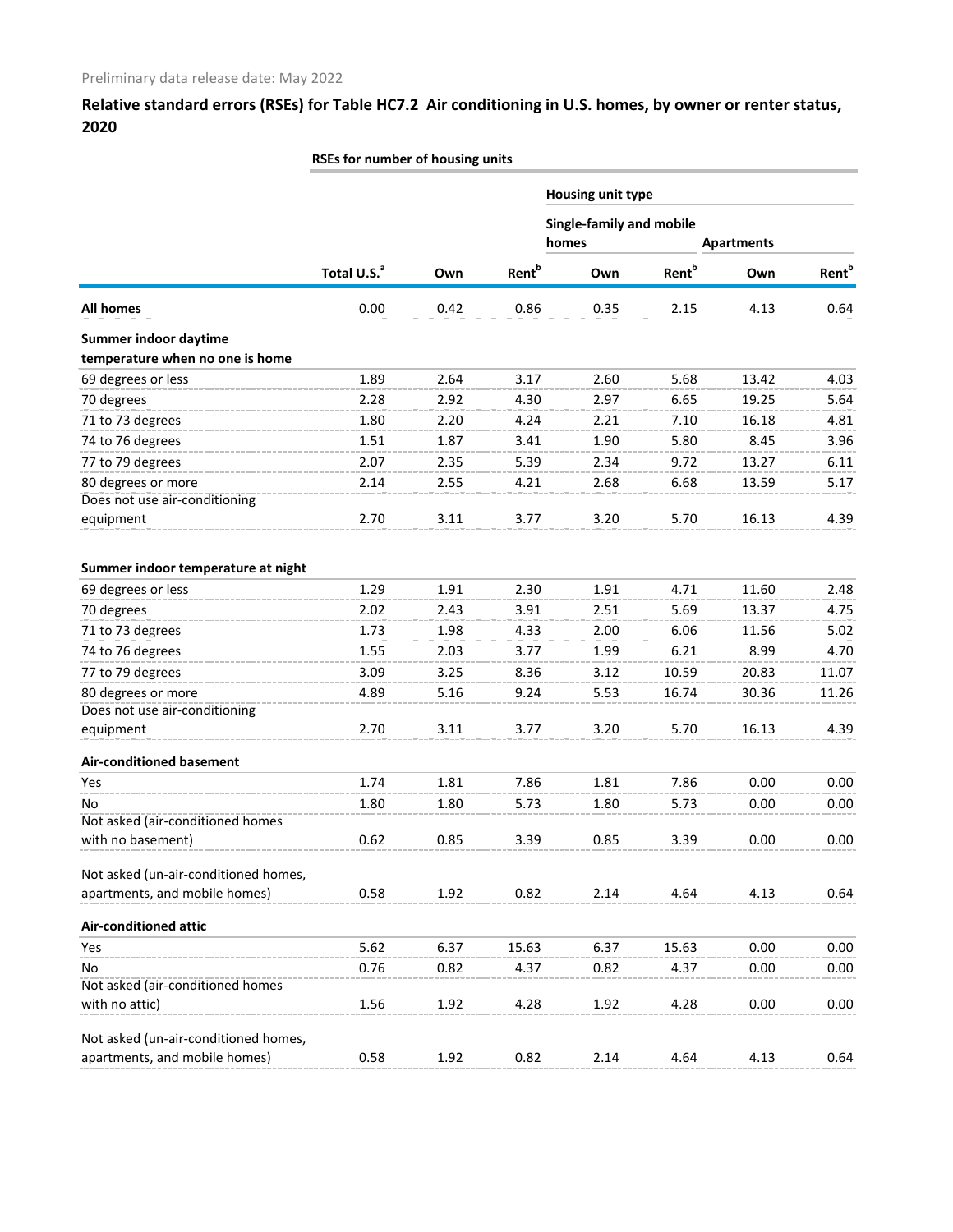|                                      | RSEs for number of housing units |      |                          |                          |                          |                   |                          |
|--------------------------------------|----------------------------------|------|--------------------------|--------------------------|--------------------------|-------------------|--------------------------|
|                                      |                                  |      |                          | Housing unit type        |                          |                   |                          |
|                                      |                                  |      |                          | Single-family and mobile |                          |                   |                          |
|                                      |                                  |      |                          | homes                    |                          | <b>Apartments</b> |                          |
|                                      | Total U.S. <sup>a</sup>          | Own  | <b>Rent</b> <sup>b</sup> | Own                      | <b>Rent</b> <sup>b</sup> | Own               | <b>Rent</b> <sup>b</sup> |
| <b>All homes</b>                     | 0.00                             | 0.42 | 0.86                     | 0.35                     | 2.15                     | 4.13              | 0.64                     |
| Air-conditioned attached garage      |                                  |      |                          |                          |                          |                   |                          |
| Yes                                  | 6.88                             | 6.65 | 21.88                    | 6.65                     | 21.88                    | 0.00              | 0.00                     |
| No                                   | 0.67                             | 0.75 | 4.24                     | 0.75                     | 4.24                     | 0.00              | 0.00                     |
| Not asked (air-conditioned homes     |                                  |      |                          |                          |                          |                   |                          |
| with no attached garage)             | 1.37                             | 1.73 | 3.43                     | 1.73                     | 3.43                     | 0.00              | 0.00                     |
| Not asked (un-air-conditioned homes, |                                  |      |                          |                          |                          |                   |                          |
| apartments, and mobile homes)        | 0.58                             | 1.92 | 0.82                     | 2.14                     | 4.64                     | 4.13              | 0.64                     |
| Dehumidifier usage                   |                                  |      |                          |                          |                          |                   |                          |
| Uses a dehumidifier                  | 1.57                             | 1.56 | 6.93                     | 1.62                     | 8.62                     | 14.20             | 10.89                    |
| Uses only occasionally               | 5.43                             | 5.93 | 12.45                    | 5.84                     | 13.27                    | 37.60             | 18.76                    |
| Uses only during summer months       | 2.63                             | 2.76 | 11.95                    | 2.78                     | 14.73                    | 24.73             | 16.80                    |
| Uses about half of the year          | 5.38                             | 5.64 | 14.68                    | 5.61                     | 18.03                    | 42.37             | 26.17                    |
| Uses all or almost all of the year   | 3.33                             | 3.22 | 14.55                    | 3.14                     | 16.70                    | 33.40             | 25.22                    |
| Does not use a dehumidifier          | 0.31                             | 0.69 | 0.93                     | 0.63                     | 2.28                     | 4.44              | 0.82                     |
| Fan types used (more than one may    |                                  |      |                          |                          |                          |                   |                          |
| apply)<br>Ceiling fans               | 0.49                             | 0.59 | 1.64                     | 0.57                     | 2.65                     | 6.65              | 2.27                     |
| Floor or window fans                 | 0.71                             | 1.12 | 1.79                     | 1.20                     | 3.30                     | 7.69              | 2.07                     |
| Whole house fans                     | 2.75                             | 3.11 | 7.63                     | 3.11                     | 7.63                     | 0.00              | 0.00                     |
| Attic fans                           | 2.19                             | 2.20 | 12.14                    | 2.20                     | 12.14                    | 0.00              | 0.00                     |
|                                      |                                  |      |                          |                          |                          |                   |                          |
| Number of ceiling fans used          |                                  |      |                          |                          |                          |                   |                          |
| 0                                    | 1.30                             | 2.41 | 2.16                     | 2.33                     | 4.69                     | 8.95              | 2.52                     |
| 1                                    | 1.98                             | 2.43 | 3.15                     | 2.62                     | 6.09                     | 11.62             | 3.94                     |
| 2                                    | 1.63                             | 2.05 | 3.36                     | 2.31                     | 5.29                     | 13.83             | 4.72                     |
| 3                                    | 1.95                             | 2.35 | 4.63                     | 2.33                     | 6.33                     | 14.01             | 7.17                     |
| 4 or more                            | 1.16                             | 1.10 | 5.97                     | 1.13                     | 6.18                     | 15.53             | 18.59                    |
| Most used ceiling fan usage          |                                  |      |                          |                          |                          |                   |                          |
| Uses a ceiling fan                   | 0.49                             | 0.59 | 1.64                     | 0.57                     | 2.65                     | 6.65              | 2.27                     |
| Uses only occasionally               | 1.31                             | 1.62 | 3.22                     | 1.50                     | 4.30                     | 10.47             | 4.60                     |
| Uses only during summer months       | 1.76                             | 2.02 | 4.61                     | 2.07                     | 5.97                     | 13.34             | 5.89                     |
| Uses about half of the year          | 3.28                             | 3.32 | 8.37                     | 3.34                     | 11.05                    | 21.87             | 10.29                    |
| Uses all or almost all of the year   | 1.36                             | 1.60 | 3.09                     | 1.62                     | 4.33                     | 12.72             | 4.42                     |
| Does not use a ceiling fan           | 1.30                             | 2.41 | 2.16                     | 2.33                     | 4.69                     | 8.95              | 2.52                     |